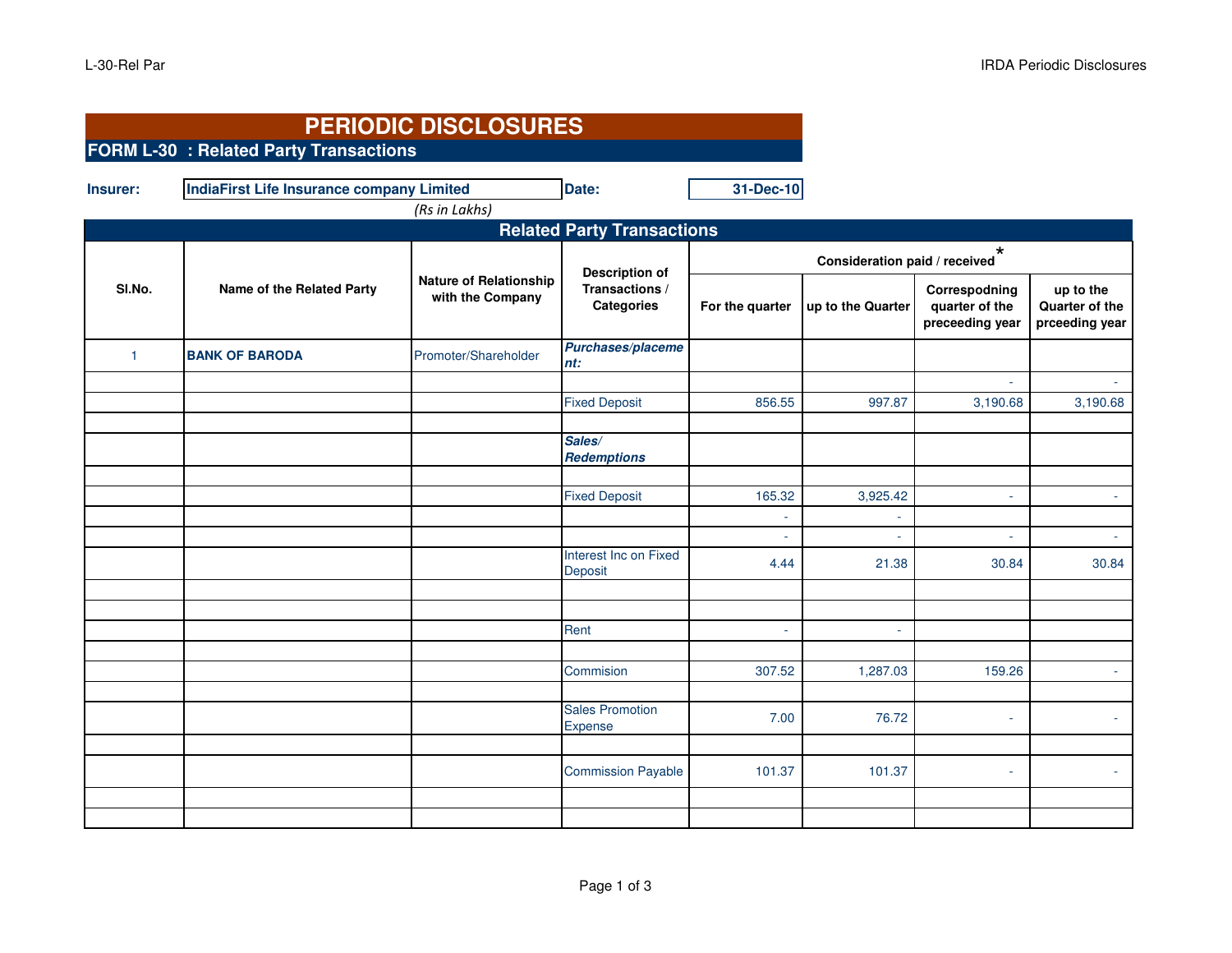## **PERIODIC DISCLOSURES**

**FORM L-30 : Related Party Transactions**

| $\overline{2}$ | <b>ANDHRA BANK</b>                | Promoter/Shareholder          | Purchases/placeme<br>nt:                   |        |          |           |           |
|----------------|-----------------------------------|-------------------------------|--------------------------------------------|--------|----------|-----------|-----------|
|                |                                   |                               | <b>Fixed Deposit</b>                       | 304.31 | 2,611.94 | 5,405.95  | 5,405.95  |
|                |                                   |                               |                                            |        |          |           |           |
|                |                                   |                               |                                            |        |          |           |           |
|                |                                   |                               | Sales/                                     |        |          |           |           |
|                |                                   |                               | <b>Redemptions</b><br><b>Fixed Deposit</b> | 300.00 | 4,859.93 | 2,216.87  | 2,216.87  |
|                |                                   |                               |                                            |        |          |           |           |
|                |                                   |                               |                                            |        |          |           |           |
|                |                                   |                               |                                            |        |          |           |           |
|                |                                   |                               | Interest Inc on Fixed<br>Deposit           | 27.86  | 66.02    | 22.43     | 22.43     |
|                |                                   |                               |                                            |        |          |           |           |
|                |                                   |                               |                                            |        |          |           |           |
|                |                                   |                               | Rent                                       |        |          |           |           |
|                |                                   |                               |                                            |        |          |           |           |
|                |                                   |                               | Commision                                  | 114.95 | 376.81   |           |           |
|                |                                   |                               |                                            |        |          |           |           |
|                |                                   |                               | <b>Sales Promotion</b><br>Expense          | 224.93 | 254.40   |           |           |
|                |                                   |                               |                                            |        |          |           |           |
|                |                                   |                               | <b>Commission Payable</b>                  | 55.09  | 55.09    |           |           |
|                |                                   |                               |                                            |        |          |           |           |
|                |                                   |                               |                                            |        |          |           |           |
| $\mathbf{3}$   | <b>BARODA PIONEER MUTUAL FUND</b> | Subsidiary of the<br>Promoter | Purchases/placeme<br>nt:                   |        |          |           |           |
|                |                                   |                               | <b>Mutual Funds</b>                        | ä,     | 1,000.00 | 10,819.74 | 10,819.74 |
|                |                                   |                               |                                            |        |          |           |           |
|                |                                   |                               | Sales/<br><b>Redemptions</b>               |        |          |           |           |
|                |                                   |                               | <b>Mutual Funds</b>                        | 507.76 | 1,545.35 | 7,814.61  | 7,814.61  |
|                |                                   |                               |                                            |        |          |           |           |